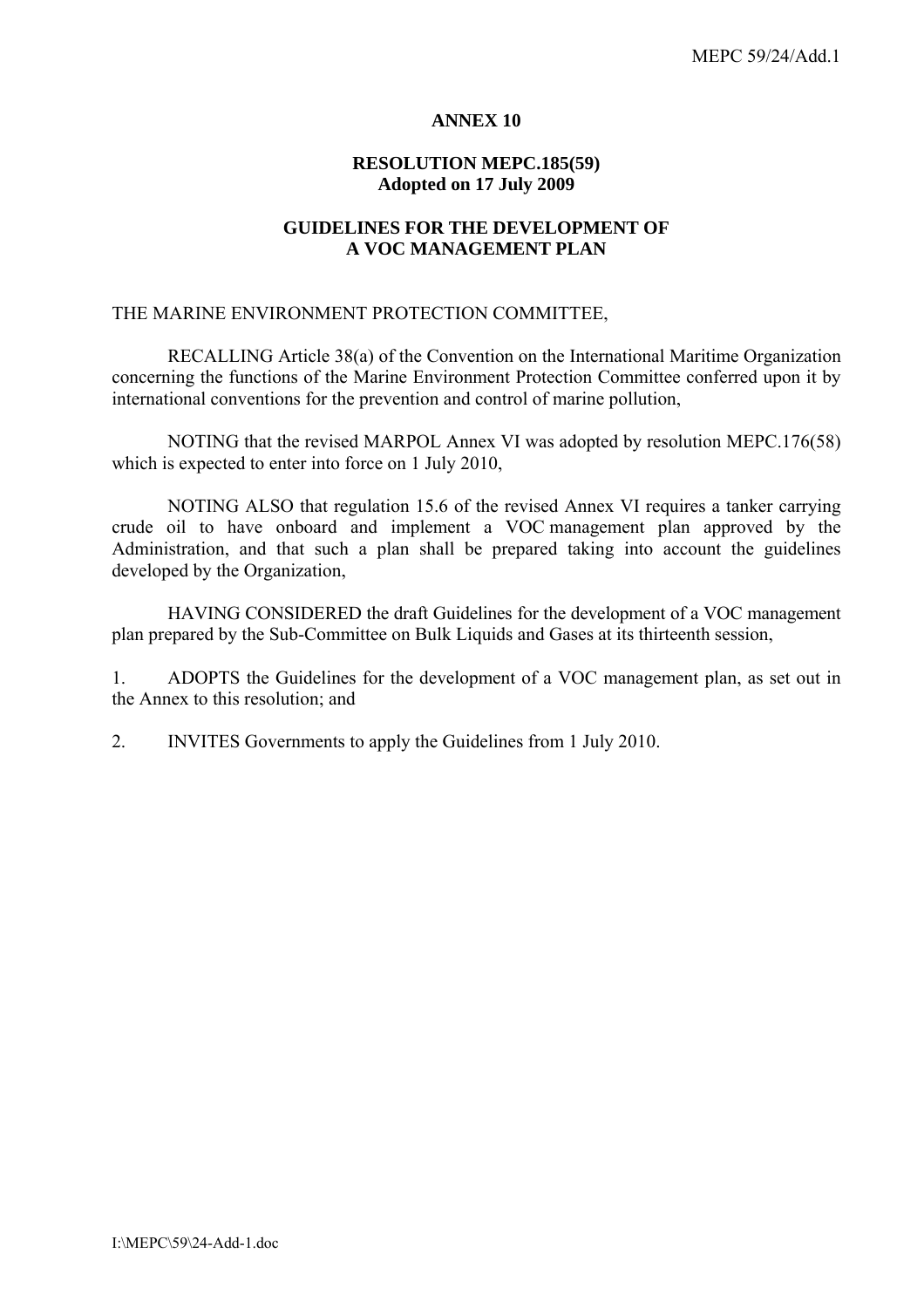### ANNEX

# **GUIDELINES FOR THE DEVELOPMENT OF A VOC MANAGEMENT PLAN**

#### **1 Objectives**

- .1 The purpose of the VOC management plan is to ensure that the operation of a tanker, to which regulation 15 of MARPOL Annex VI applies, prevents or minimizes VOC emissions to the extent possible.
- .2 Emissions of VOCs can be prevented or minimized by:
	- .1 optimizing operational procedures to minimize the release of VOC emissions; and/or
	- .2 using devices, equipment, or design changes to prevent or minimize VOC emissions.
- .3 To comply with this plan, the loading and carriage of cargoes which generate VOC emissions should be evaluated and procedures written to ensure that the operations of a ship follow best management practices for preventing or minimizing VOC emissions to the extent possible. If devices, equipment, or design changes are implemented to prevent or minimize VOC emissions, they shall also be incorporated and described in the VOC management plan as appropriate.
- .4 While maintaining the safety of the ship, the VOC management plan should encourage and, as appropriate, set forth the following best management practices:
	- .1 the loading procedures should take into account potential gas releases due to low pressure and, where possible, the routing of oil from crude oil manifolds into the tanks should be done so as to avoid or minimize excessive throttling and high flow velocity in pipes;
	- .2 the ship should define a target operating pressure for the cargo tanks. This pressure should be as high as safely possible and the ship should aim to maintain tanks at this level during the loading and carriage of relevant cargo;
	- .3 when venting to reduce tank pressure is required, the decrease in the pressure in the tanks should be as small as possible to maintain the tank pressure as high as possible;
	- .4 the amount of inert gas added should be minimized. Increasing tank pressure by adding inert gas does not prevent VOC release but it may increase venting and therefore increased VOC emissions; and